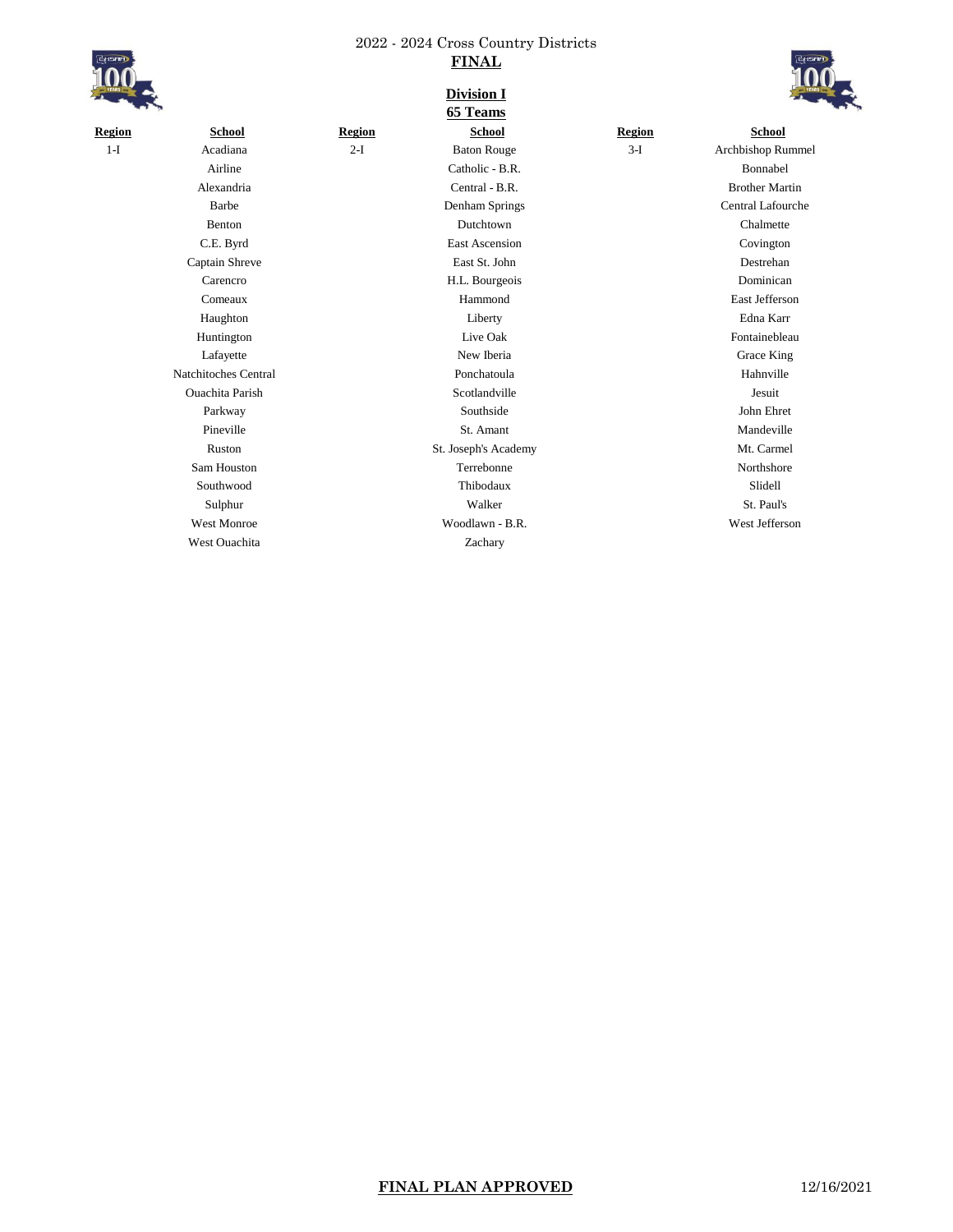

| School                    |  |  |  |  |  |
|---------------------------|--|--|--|--|--|
| <b>Beau Chene</b>         |  |  |  |  |  |
| <b>Bossier</b>            |  |  |  |  |  |
| Caddo Magnet              |  |  |  |  |  |
| David Thibodaux           |  |  |  |  |  |
| DeRidder                  |  |  |  |  |  |
| Grant                     |  |  |  |  |  |
| Iowa                      |  |  |  |  |  |
| LaGrange                  |  |  |  |  |  |
| Leesville                 |  |  |  |  |  |
| Minden                    |  |  |  |  |  |
| Neville                   |  |  |  |  |  |
| North DeSoto              |  |  |  |  |  |
| North Vermilion           |  |  |  |  |  |
| Northside                 |  |  |  |  |  |
| Northwood - Shrev. +      |  |  |  |  |  |
| Opelousas                 |  |  |  |  |  |
| Peabody                   |  |  |  |  |  |
| Rayne                     |  |  |  |  |  |
| St. Thomas More           |  |  |  |  |  |
| <b>Teurlings Catholic</b> |  |  |  |  |  |
|                           |  |  |  |  |  |

# **Division II**



|               |                           |        | риченош п<br>69 Teams |               | $\mathbf{r}$                    |
|---------------|---------------------------|--------|-----------------------|---------------|---------------------------------|
| <b>Region</b> | <b>School</b>             | Region | <b>School</b>         | <b>Region</b> | School                          |
| $1-II$        | <b>Beau Chene</b>         | $2-II$ | A.J. Ellender         | $3-II$        | Acad. of Sacred Heart - N.O. +  |
|               | <b>Bossier</b>            |        | Albany                |               | Academy of Our Lady             |
|               | Caddo Magnet              |        | Assumption            |               | Archbishop Chapelle             |
|               | David Thibodaux           |        | Belaire               |               | Archbishop Shaw                 |
|               | DeRidder                  |        | <b>Breaux Bridge</b>  |               | <b>Belle Chasse</b>             |
|               | Grant                     |        | <b>Broadmoor</b>      |               | <b>Ben Franklin</b>             |
|               | Iowa                      |        | <b>Brusly</b>         |               | <b>Eleanor McMain</b>           |
|               | LaGrange                  |        | Cecilia               |               | Frederick A Douglass            |
|               | Leesville                 |        | Franklinton           |               | George Washington Carver        |
|               | Minden                    |        | Istrouma              |               | Helen Cox                       |
|               | Neville                   |        | Livonia               |               | <b>Holy Cross</b>               |
|               | North DeSoto              |        | Loranger              |               | Kenner Discovery Health Science |
|               | North Vermilion           |        | Lutcher               |               | L. W. Higgins                   |
|               | Northside                 |        | McKinley              |               | Lakeshore                       |
|               | Northwood - Shrev. +      |        | Morgan City           |               | Landry-Walker                   |
|               | Opelousas                 |        | Plaquemine            |               | <b>Lusher Charter</b>           |
|               | Peabody                   |        | South Lafourche +     |               | McDonogh #35                    |
|               | Rayne                     |        | South Terrebonne      |               | New Orleans Military & Maritime |
|               | St. Thomas More           |        | Tara                  |               | Pearl River                     |
|               | <b>Teurlings Catholic</b> |        | Vandebilt Catholic    |               | Riverdale                       |
|               | Tioga                     |        | West Feliciana        |               | Salmen                          |
|               | Woodlawn - Shrev.         |        | Westgate              |               | Sci Academy                     |
|               |                           |        |                       |               | St. Augustine                   |
|               |                           |        |                       |               | St. Scholastica                 |
|               |                           |        |                       |               | <b>Warren Easton</b>            |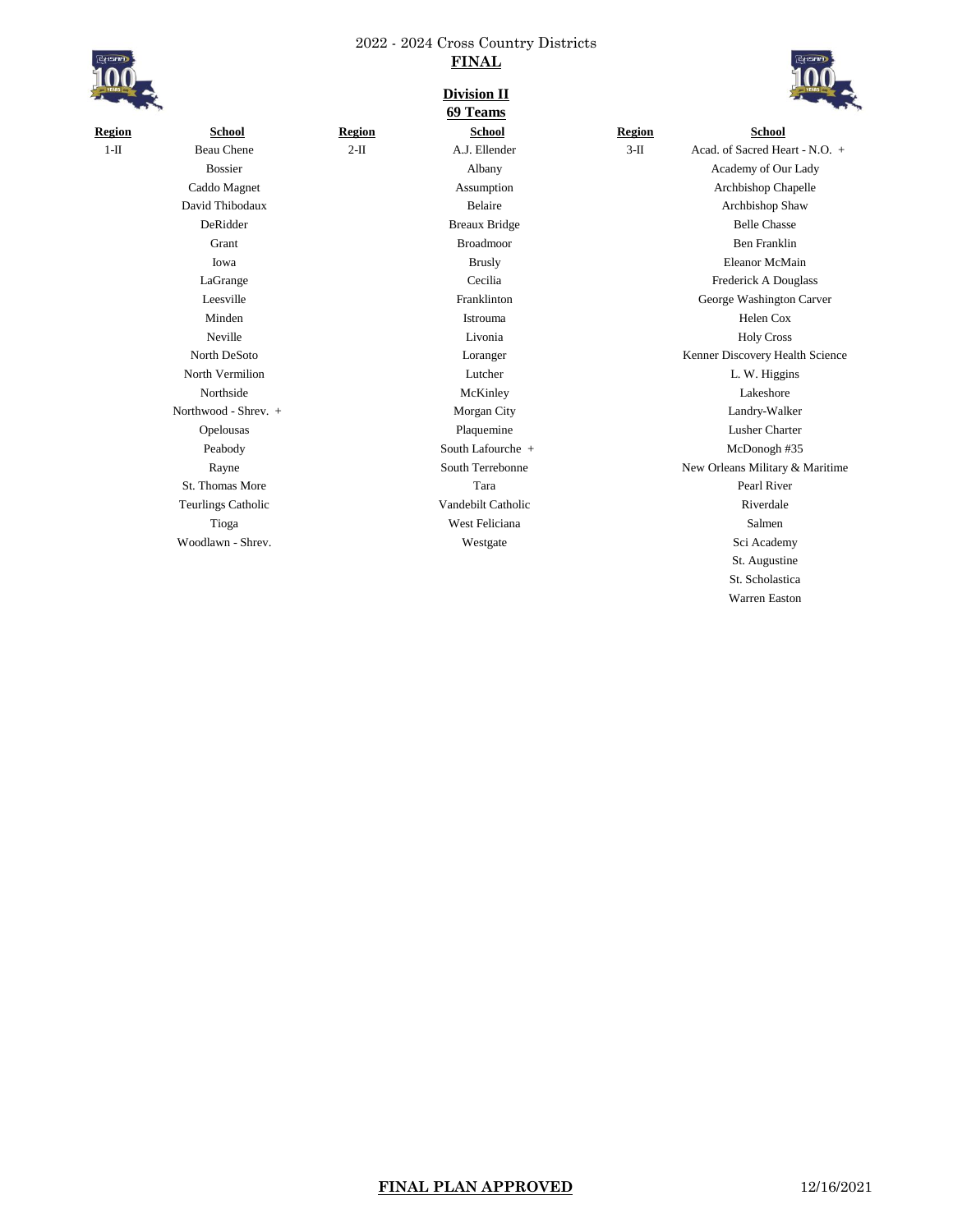

**Region School Region School Region School** 1-III Bastrop 2-III Abbeville 3-III Archbishop Hannan Lake Charles College Prep Crowley Independence Washington-Marion St. Martinville St. Martinville St. James

### **Division III 66 Teams**



Bolton Baker Bogalusa Buckeye Berwick Cabrini Caldwell Parish Capitol De La Salle Jena Church Point E.D. White Kinder **Collegiate Baton Rouge Collegiate Baton Rouge** Haynes Academy Loyola Prep Donaldsonville International H.S. of New Orleans Mamou **Doyle** Doyle **Isidore Newman** Mansfield Episcopal Jewel Sumner Many Erath John Curtis Christian North Caddo Glen Oaks Morris Jeff Community North Webster **Kaplan** N.O. Charter Science and Math Pine Prairie **Madison Prep Northlake Christian** Northlake Christian Richwood Mentorship Academy Patrick Taylor - Science/Tech. South Beauregard Northwest Sarah T. Reed St. Louis Catholic **Parkview Baptist Sophie B. Wright** Sophie B. Wright Sterlington St. Charles **St. Charles** Port Allen St. Charles St. Charles Ville Platte Port Barre St. Helena College & Career Acad. Westlake St. Michael the Archangel Thomas Jefferson Winnfield **University Lab** University Lab University Lab Ursuline Academy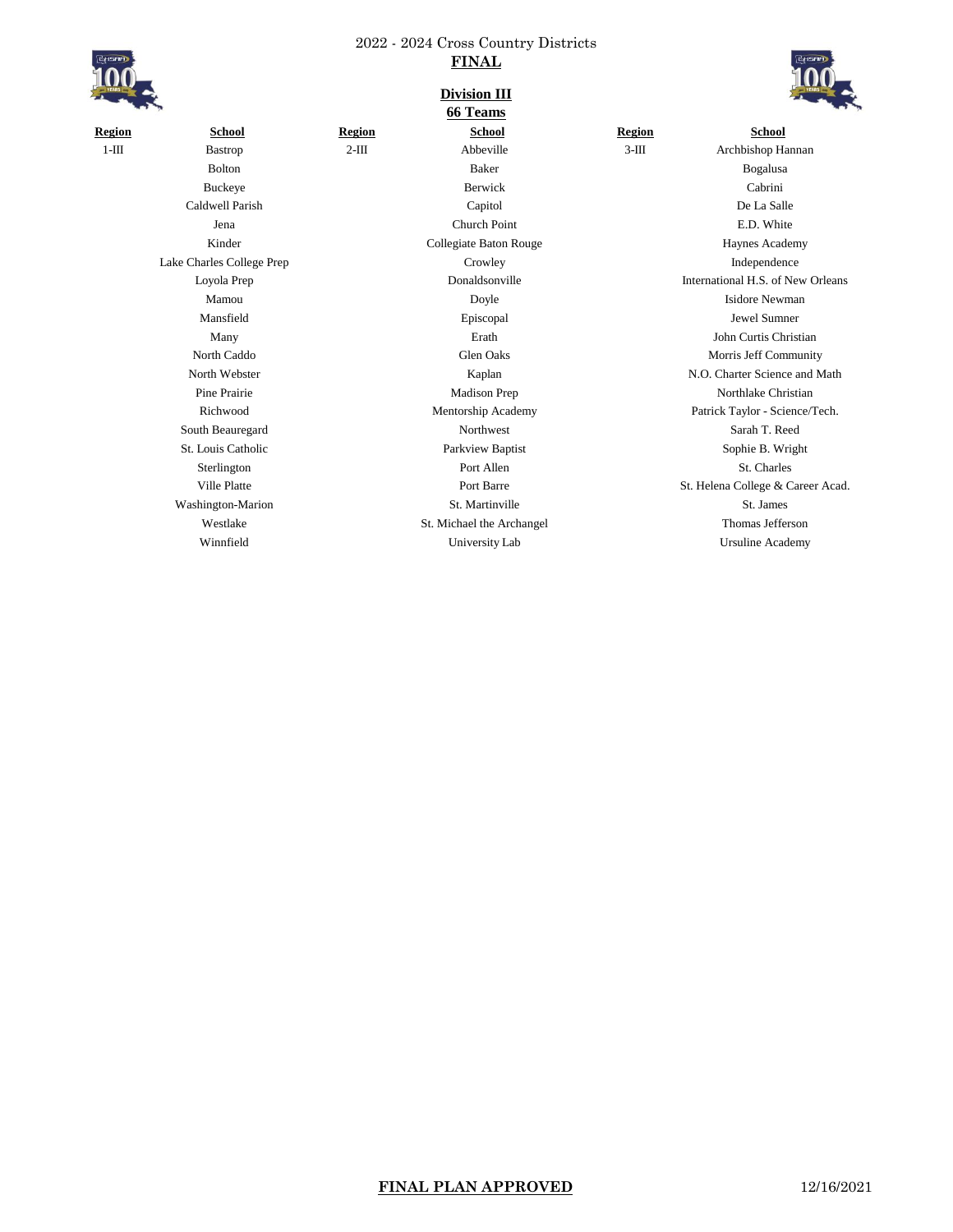

**Division IV**

|               | <b>Service</b>            |               | 67 Teams                  |               |                                    |
|---------------|---------------------------|---------------|---------------------------|---------------|------------------------------------|
| <b>Region</b> | <b>School</b>             | <b>Region</b> | <b>School</b>             | <b>Region</b> | <b>School</b>                      |
| $1-IV$        | <b>Calvary Baptist</b>    | $2-IV$        | Anacoco                   | $3-IV$        | Acadiana Renaissance Charter       |
|               | Cedar Creek               |               | Avoyelles Public Charter  |               | Ascension Episcopal                |
|               | Choudrant                 |               | <b>Bell City</b>          |               | Catholic - N.I.                    |
|               | Converse                  |               | DeQuincy                  |               | Catholic - P.C.                    |
|               | D'Arbonne Woods Charter   |               | East Beauregard           |               | Delcambre                          |
|               | Delhi Charter             |               | Glenmora                  |               | Dunham                             |
|               | Ferriday                  |               | <b>Grand Lake</b>         |               | Episcopal of Acadiana              |
|               | Jonesboro-Hodge           |               | Hathaway                  |               | Fisher                             |
|               | Lakeside                  |               | Holy Savior Menard        |               | Holden                             |
|               | LaSalle                   |               | Lacassine                 |               | Houma Christian                    |
|               | Logansport                |               | Lake Arthur               |               | Jeanerette                         |
|               | Madison                   |               | Merryville                |               | Lafayette Christian                |
|               | <b>Ouachita Christian</b> |               | Midland                   |               | Louise McGehee                     |
|               | Ouitman                   |               | North Central             |               | Metairie Park Country Day          |
|               | <b>Red River</b>          |               | Northwood - Lena          |               | Northeast                          |
|               | Ringgold                  |               | Notre Dame                |               | Pope John Paul II                  |
|               | Simsboro                  |               | Oak Hill                  |               | <b>Slaughter Community Charter</b> |
|               | St. Frederick             |               | Oberlin                   |               | South Plaquemines                  |
|               | Vidalia                   |               | <b>Opelousas Catholic</b> |               | St. Martin's Episcopal             |
|               | Weston                    |               | Pickering                 |               | St. Mary's Academy                 |
|               |                           |               | Rapides                   |               | St. Thomas Aquinas                 |
|               |                           |               | Rosepine                  |               | <b>Vermilion Catholic</b>          |

Vinton

Sacred Heart White Castle

**FINAL PLAN APPROVED** 12/16/2021